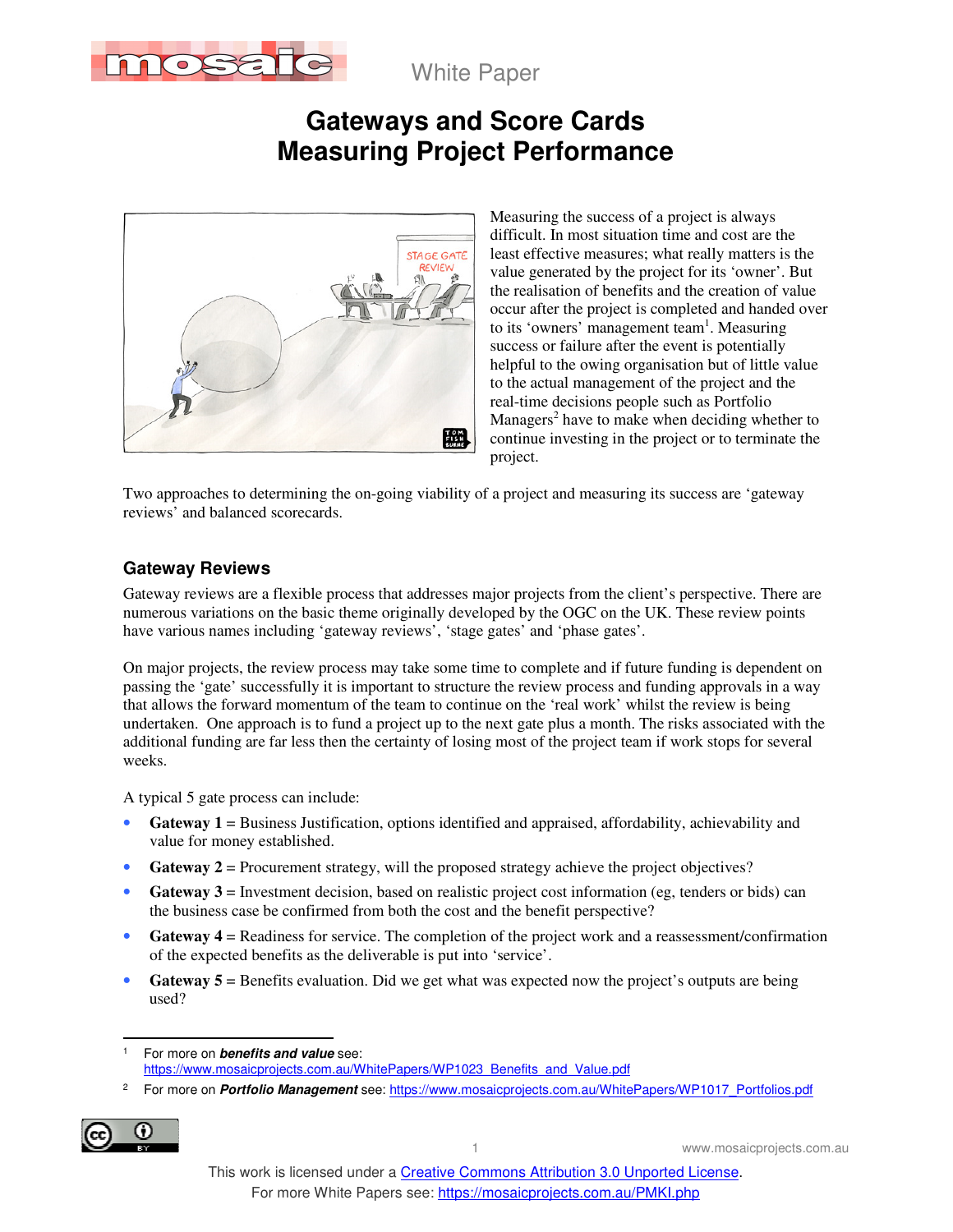

At each gate, a review is undertaken by external assessors to determine if the objectives of the project are reasonable, valuable and achievable through to the final review which determines if the benefits have been realised<sup>3</sup>.

A six-phase process may include the following:



At each of the 'gates' the project team and the reviewer need to assess the value of what's been achieved and agree the value of continuing into the next phase. The review of work accomplished includes:

 $\overline{a}$ 3 For more on **project reviews** see: https://www.mosaicprojects.com.au/WhitePapers/WP1080\_Project\_Reviews.pdf

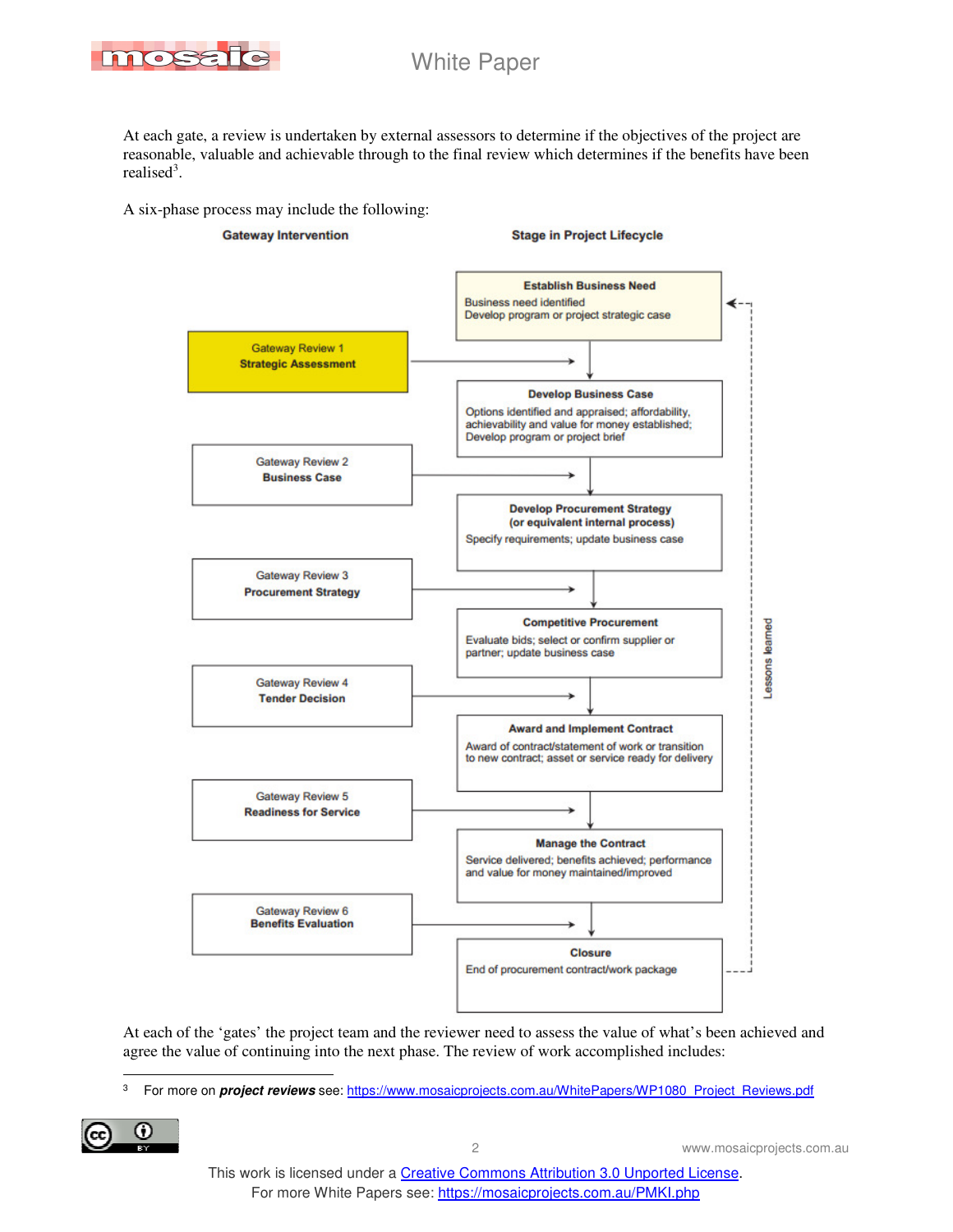## White Paper



- **Deliverables:** confirming all of the required deliverables have been completed and approved. Some final approvals may be planned to take place during the phase gate review.
- **Budget and schedule:** confirming the project budget and schedule were achieved and appropriate corrective actions were taken if necessary. Based on this performance information, assess the viability of both the schedule and budgets planned for future phases.
- **Open issues**: confirming all issues have been resolved or that there is a plan in place to resolve any that remain open<sup>4</sup>.
- **Risks:** validate and update the project risks. This is a good time for a risk review meeting.

Having established the project is ready for the assessment, the most important part of each gate review is the formal approval to move forward with the work of the project. The assessor should consider and agree:

- **The Business Case:** confirm that the current Business Case is still valid. The gate review should cancel or change a project that no longer makes sense.
- **Validate sponsorship and governance:** confirm that the project is still a priority with the sponsor and appropriate governance systems are in place and working. Cancel the project if the sponsor is no longer committed.
- **Confirm the proposed schedule and budget<sup>5</sup> :** confirm that the proposed schedule and cost estimates are valid, realistic and achievable based on both performance to date, updated risk assessments, and forecast (or actual) changes in the project environment; and that the budget and schedule contain adequate contingencies.
- **Resources availability:** confirm that the resources required to complete the remainder of the project are available.

Once the review team has validated that all of the prior work is complete and correct, and have validated the project's readiness to proceed, formal approval should be obtained to commence the next phase.

### **Balanced Score Cards for Projects**

Gateway reviews are designed to protect the client's investment, but project teams should know if they are successful or not. Whilst in one respect the success of a project is determined by its stakeholders – they determine success based on their perceptions and expectations – incorporating non-subjective measures helps remove subjectivity and manage expectations,

One approach is to create a 'tactical' project scorecard based on the organisational 'balanced scorecard' approach to define the metrics that will be used to validate project success. The best metrics are measureable and useful during the work of the project and can be used to assist the Gateway review process, the regular reporting of performance to key stakeholders, and to motivate the project team.

The six steps to create the project scorecard are as follows:

1. **Identify criteria for success:** Review the objectives and deliverables in the Project Charter, as well as any other existing information that is relevant to the project. Based on this existing documentation, define the information that is needed to show that the project was successful.

<sup>5</sup> For more on *project controls* see: https://www.mosaicprojects.com.au/WhitePapers/WP1093\_Project\_Controls.pdf



 $\overline{a}$ 

<sup>4</sup> For more on **issues management** see: https://www.mosaicprojects.com.au/WhitePapers/WP1089\_Issues\_Management.pdf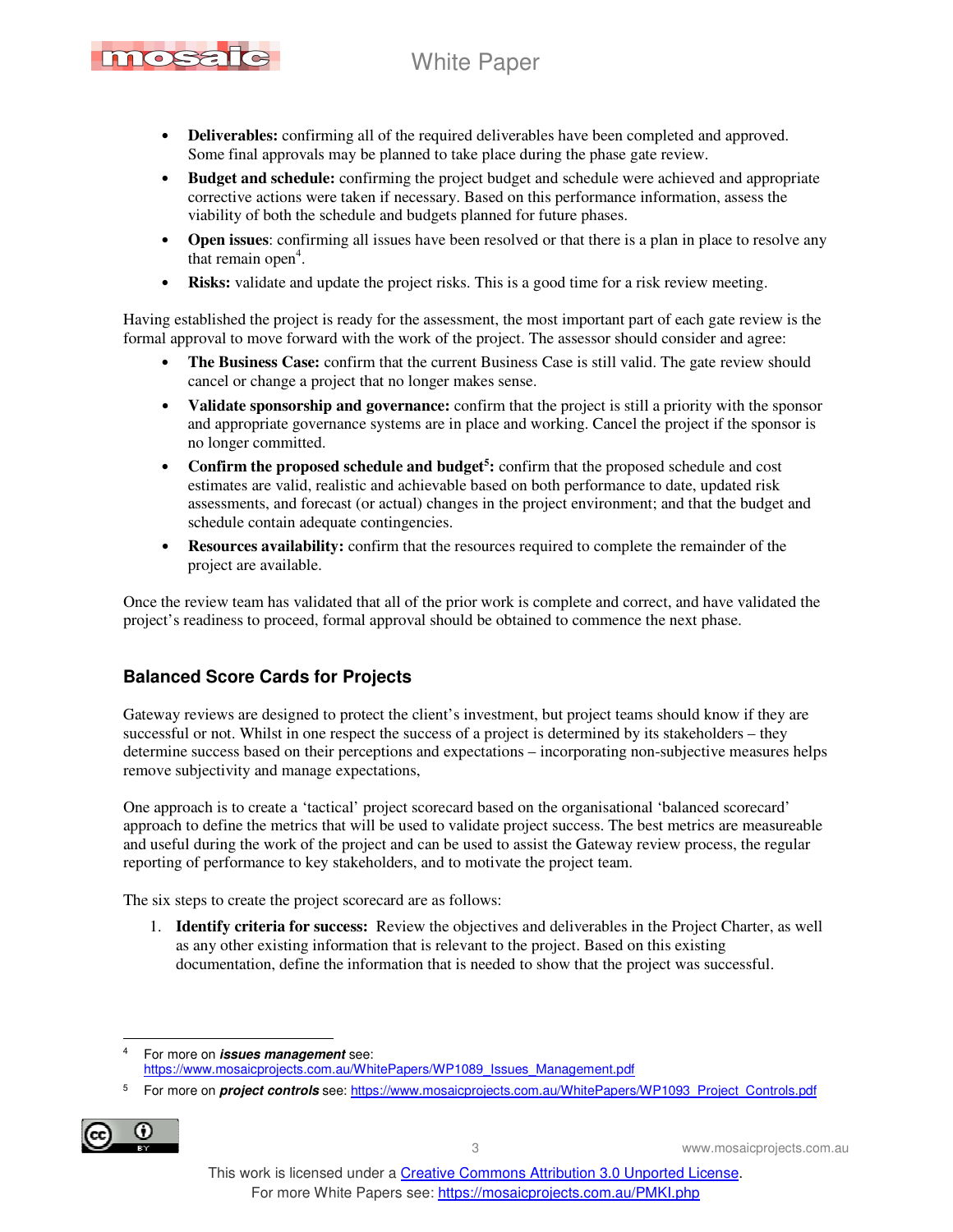

- 2. **Assign potential metrics:** Identify potential metrics for each success criterion that provide an indication of whether you are on-track for success. These can be direct, quantifiable metrics or indirect metrics that give a sense for success criteria.
- 3. **Look for a balance:** The potential list of metrics should be placed into categories to make sure that they provide a balanced view of the project, not just those that are the easiest to obtain. In general, look for metrics that provide information in the areas such as:
	- o Cost
	- o Effort
	- o Duration
	- o Quality of deliverables
	- o Client satisfaction with the project processes and the deliverables produced
- 4. **Focus on 'leading indicators'**: Leading indicators show problems or trends that are emerging (eg, the number of job advertisements) lagging indicators show a problem or trend that has occurred (eg, the unemployment rate).
- 5. **Prioritise the balanced list of metrics:** Depending on how many metrics you have identified, prioritise the list to include only those that have the least cost to collect and provide the most value to the project. A maximum of 6 to 8 metrics is recommended  $-3$  to 5 is better.
- 6. **Set targets:** The raw metric may be of some interest, but the measure of success comes from comparing actual performance against a predefined target. The target provides the context to know if the current measurement value is good, bad or moving in the right direction.
- 7. **Make the information accessible:** The system needs to be simple, easy to understand and follow, accessible and let the team now how they are doing *at a glance*! More detail can follow for those interested.
- 8. **Add schedule detail:** For each metric that remains, determine the specific activities necessary to collect and analyse the information. These activities are then added to the project schedule. This information needs to include:
	- o What specific data is needed for the metrics?
	- o Who is responsible for collecting the metric?
	- o When will the metric be collected and reported?
	- o How will the metrics be reported (status reports, quarterly meetings, metrics reports)?

The project scorecard is updated throughout the project so the team knows how they are tracking against their success criteria, and when the project is completed, you can have a fact-based discussion on project success instead of a discussion based on your stakeholder's perceptions.



\_\_\_\_\_\_\_\_\_\_\_\_\_\_\_\_\_\_\_\_\_\_\_\_\_\_\_\_\_